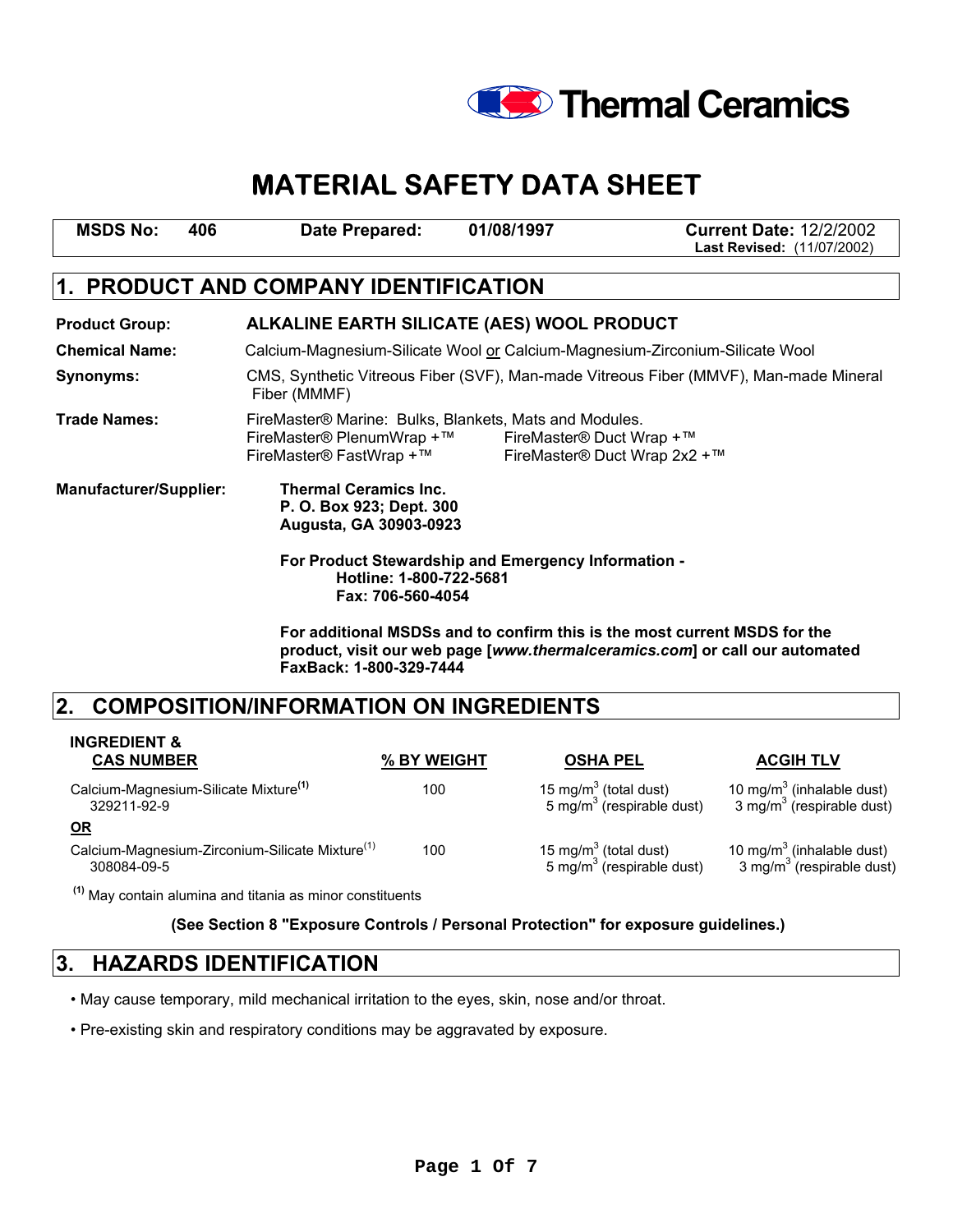**MSDS No: 406 Date Prepared: 01/08/1997 Current Date:** 12/2/2002 **Last Revised:** (11/07/2002)

## **4. FIRST AID MEASURES**

### **RESPIRATORY TRACT (nose and throat) IRRITATION**

If respiratory tract irritation develops, move the person to a dust free location. See Section 8 for additional measures to reduce or eliminate exposure.

#### **EYE IRRITATION**

If eyes become irritated, flush immediately with large amounts of lukewarm water for at least 15 minutes. Eyelids should be held away from the eyeball to ensure thorough rinsing. Do not rub eyes.

#### **SKIN IRRITATION**

If skin becomes irritated, remove soiled clothing. Do not rub or scratch exposed skin. Wash area of contact thoroughly with soap and water. Using a skin cream or lotion after washing may be helpful.

#### **GASTROINTESTINAL IRRITATION**

If gastrointestinal tract irritation develops, move the person to a dust free environment.

#### **- If symptoms persist, seek medical attention. -**

#### **NOTE TO PHYSICIANS**

Skin and respiratory effects are the result of temporary, mild mechanical irritation; fiber exposure does not result in allergic manifestations.

## **5. FIRE FIGHTING MEASURES**

| <b>NFPA Codes:</b>                        | Flammability: 0, Health: 1, Reactivity: 0, Special: 0 |      |                                                                |  |
|-------------------------------------------|-------------------------------------------------------|------|----------------------------------------------------------------|--|
| <b>NFPA Unusual Hazards:</b>              |                                                       | None |                                                                |  |
| <b>Flammable Properties:</b>              |                                                       | None |                                                                |  |
| <b>Flash Point:</b>                       |                                                       | None |                                                                |  |
| <b>Hazardous Decomposition Products:</b>  |                                                       | None |                                                                |  |
| <b>Unusual Fire and Explosion Hazard:</b> |                                                       | None |                                                                |  |
| <b>Extinguishing Media:</b>               |                                                       |      | Use extinguishing media suitable for type of surrounding fire. |  |

# **6. ACCIDENTAL RELEASE MEASURES**

### **SPILL PROCEDURES**

Avoid creating airborne dust. Dust suppressing cleaning methods such as wet sweeping or vacuuming should be used to clean the work area. If vacuuming, the vacuum should be equipped with a HEPA filter. Compressed air or dry sweeping should not be used for cleaning.

## **7. HANDLING AND STORAGE**

### **STORAGE**

Store in original factory container in a dry area. Keep container closed when not in use.

#### **HANDLING**

Limit use of power tools unless in conjunction with local exhaust. Use hand tools whenever possible. Frequently clean the work area with HEPA filtered vacuum or wet sweeping to minimize the accumulation of debris. Do not use compressed air for clean-up.

### **EMPTY CONTAINERS**

Do not reuse the container.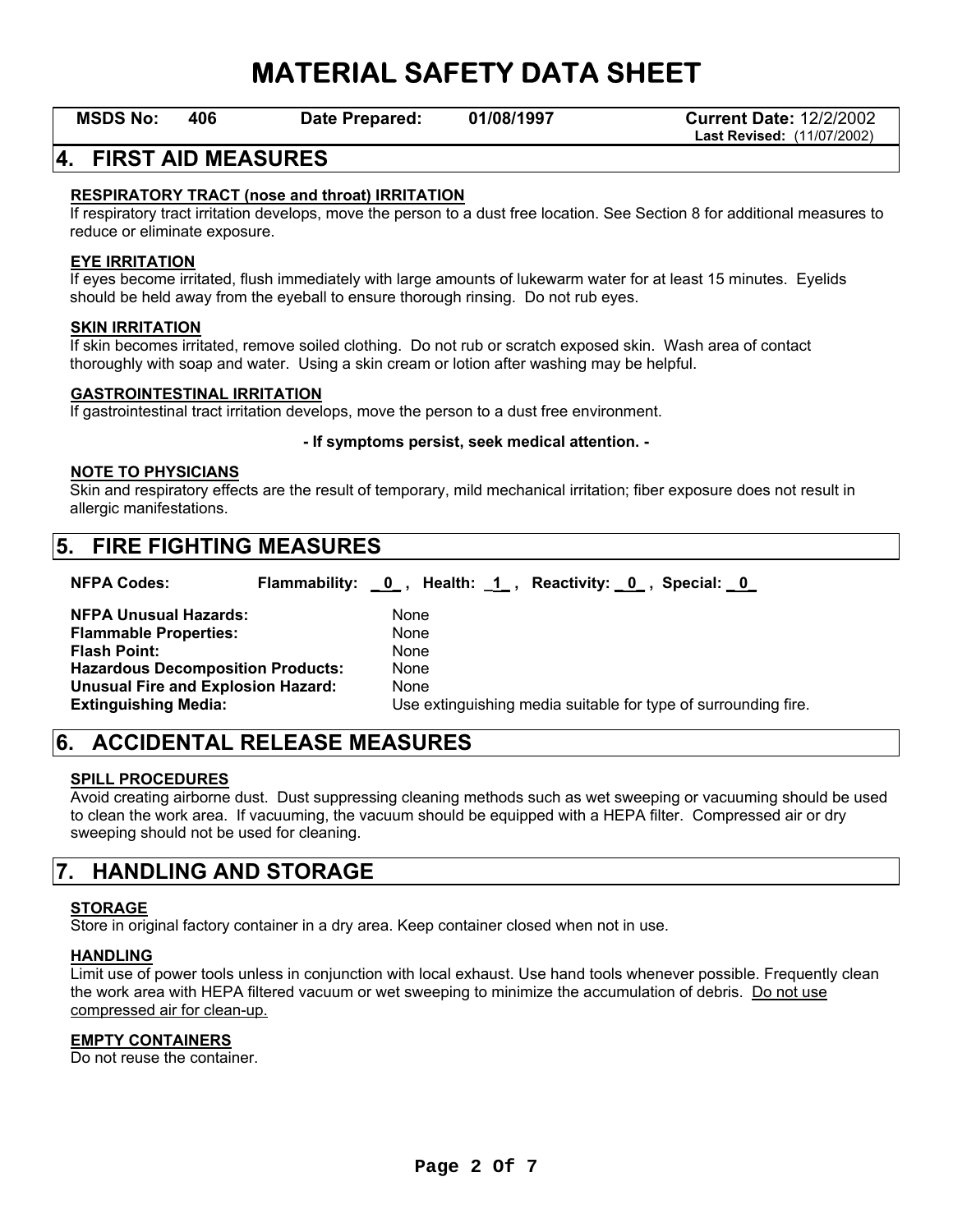**MSDS No: 406 Date Prepared: 01/08/1997 Current Date:** 12/2/2002 **Last Revised:** (11/07/2002)

## **8. EXPOSURE CONTROLS/PERSONAL PROTECTION**

### **MANUFACTURER'S RECOMMENDATION**

It is prudent to reduce exposure to respirable dusts to the lowest attainable level through the use of engineering controls such as ventilation and dust collection devices. Industrial hygiene standards and occupational exposure limits may vary between countries, state and local jurisdictions. Contact your employer to determine which exposure levels apply to your facility. If no regulatory dust or other standards apply, a qualified industrial hygienist can assist with a specific workplace evaluation including recommendations for respiratory protection. In the absence of such guidance, the manufacturer generally recommends the control of CMS wool exposures to 1 fiber/cc or less.

#### **ENGINEERING CONTROLS**

Use feasible engineering controls such as local exhaust ventilation, point of generation dust collection, down draft work stations, emission controlling tool designs, and materials handling equipment designed to minimize airborne fiber emissions.

### **PERSONAL PROTECTION EQUIPMENT**

#### **Skin Protection**

Wear gloves, head coverings and full body clothing as necessary to prevent skin irritation. Washable or disposable clothing may be used. If possible, do not take unwashed work clothing home. If soiled work clothing must be taken home, employers should ensure employees are trained on the best practices to minimize or avoid non-work dust exposure (e.g., vacuum clothes before leaving the work area, wash work clothing separately, rinse washer before washing other household clothes, etc.).

### **Eye Protection**

Wear safety glasses with side shields or other forms of eye protection in compliance with appropriate OSHA standards to prevent eye irritation. The use of contact lenses is not recommended, unless used in conjunction with appropriate eye protection. Do not touch eyes with soiled body parts or materials. If possible, have eye-washing facilities readily available where eye irritation can occur.

#### **Respiratory Protection**

When it is not possible or feasible to reduce respirable dust exposures through engineering controls, employees are encouraged to use good work practices together with respiratory protection. Comply with OSHA Respiratory Protection Standards, 29 CFR 1910.134 and 29 CFR 1926.103, for the particular hazard or airborne concentrations to be encountered in the work environment. For the most current information on respirator selection, contact your supplier.

# **9. PHYSICAL AND CHEMICAL PROPERTIES**

# **BOILING POINT:** Not Applicable **WATER SOLUBILITY (%):** Slight **SPECIFIC GRAVITY RANGE**: 2.5 - 3.0

**VAPOR PRESSURE:** Not Applicable **pH**: Not Applicable **VAPOR DENSITY** (Air = 1): Not Applicable **% VOLATILE**: Not Applicable **MOLECULAR FORMULA:** Not Applicable

**ODOR AND APPEARANCE:** White odorless material with a wool type appearance **CHEMICAL FAMILY:** Calcium, Magnesium, Silicate Mixture **MELTING POINT:** 1275 - 1300°C (2327 - 2372°F)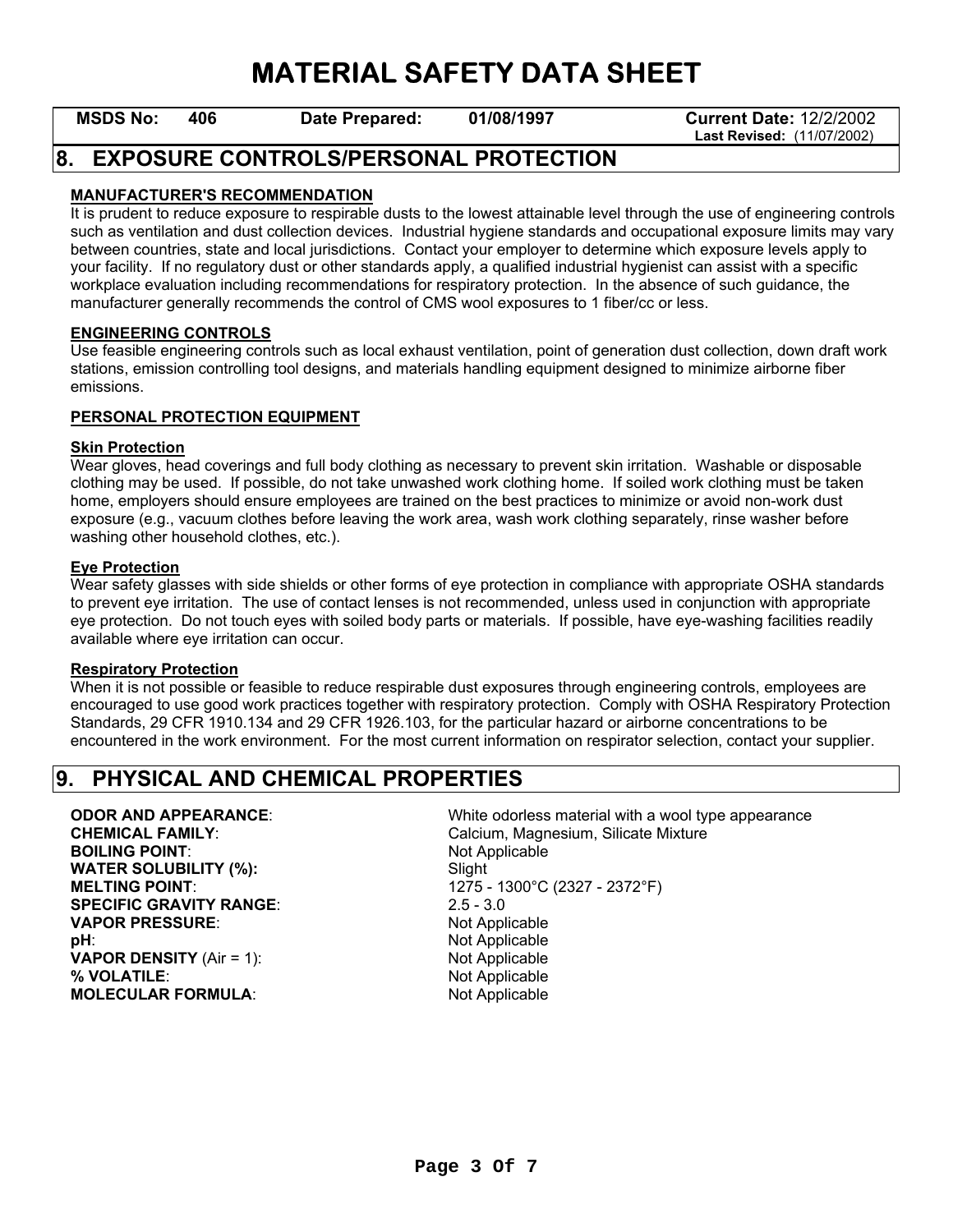**MSDS No: 406 Date Prepared: 01/08/1997 Current Date:** 12/2/2002 **Last Revised:** (11/07/2002)

# **10. STABILITY AND REACTIVITY**

**CHEMICAL STABILITY:** Stable under conditions of normal use **CHEMICAL INCOMPATIBILITIES:** Avoid contact with strong acids.<br> **CONDITIONS TO AVOID:** And a None **CONDITIONS TO AVOID: HAZARDOUS DECOMPOSITION PRODUCTS:** None HAZARDOUS POLYMERIZATION: Not applicable

# **11. TOXICOLOGICAL INFORMATION**

### **TOXICOLOGY**

CMS wools have been tested for their biopersistence using methods devised by the European Union. The results from these studies exonerate CMS wools from carcinogen classification under the criteria listed in Nota Q of European Commission Directive 97/69/EU.

In a lifetime carcinogenicity test, rats were exposed by inhalation for two years (5 days a week; 6 hours a day) to CMS fibers at 200 WHO fibers/ml. There was neither fibrosis nor carcinogenic response; only reversible cellular changes were seen. Further, subchronic inhalation studies on rats with CMS fibers at concentrations of 150 fibers (>20 µm long) per ml for 90 days with follow up to 1 year showed neither inflammation nor cell proliferation. All parameters studied returned rapidly to baseline levels on cessation of exposure.

After-service, CMS wools may contain crystalline phases including some forms of silica. (See Section 16) However, CMS fibers heated to 1000°C for 2 weeks were not cytotoxic to macrophage-like cells at concentrations up to 320  $\mu$ g/cm<sup>2</sup>. In the same test, samples of pure crystalline quartz were significantly active at 20  $\mu$ g/cm<sup>2</sup>.

#### **EPIDEMIOLOGY**

This material has not been the subject of an epidemiology study.

### **NOTE**

Neither the International Agency for Research on Cancer (IARC) nor the National Toxicology Program nor any other U.S. regulatory or classification entity has evaluated CMS wool. Superwool products are members of a family of materials whose properties are distinct in several ways from other man-made mineral fibers. In October 2001 IARC rereviewed Man-Made Vitreous Fibers and "elected not to make an overall evaluation of the newly developed fibers" [such as CMS wool] but recognized that "those that have been tested appear to have low carcinogenic potential in experimental animals."

 While CMS wool is an inert material that does not react with the skin, exposures may cause temporary mild mechanical irritation to the eyes, skin, nose and/or throat (for First Aid Measurers, see Section 4). Proper handling practices and the use of protective clothing (see Section 8) can minimize irritation.

## **12. ECOLOGICAL INFORMATION**

No adverse effects of this material on the environment are anticipated.

# **13. DISPOSAL INFORMATION**

### **WASTE MANAGEMENT**

To prevent waste materials becoming airborne, a covered container or plastic bagging is recommended.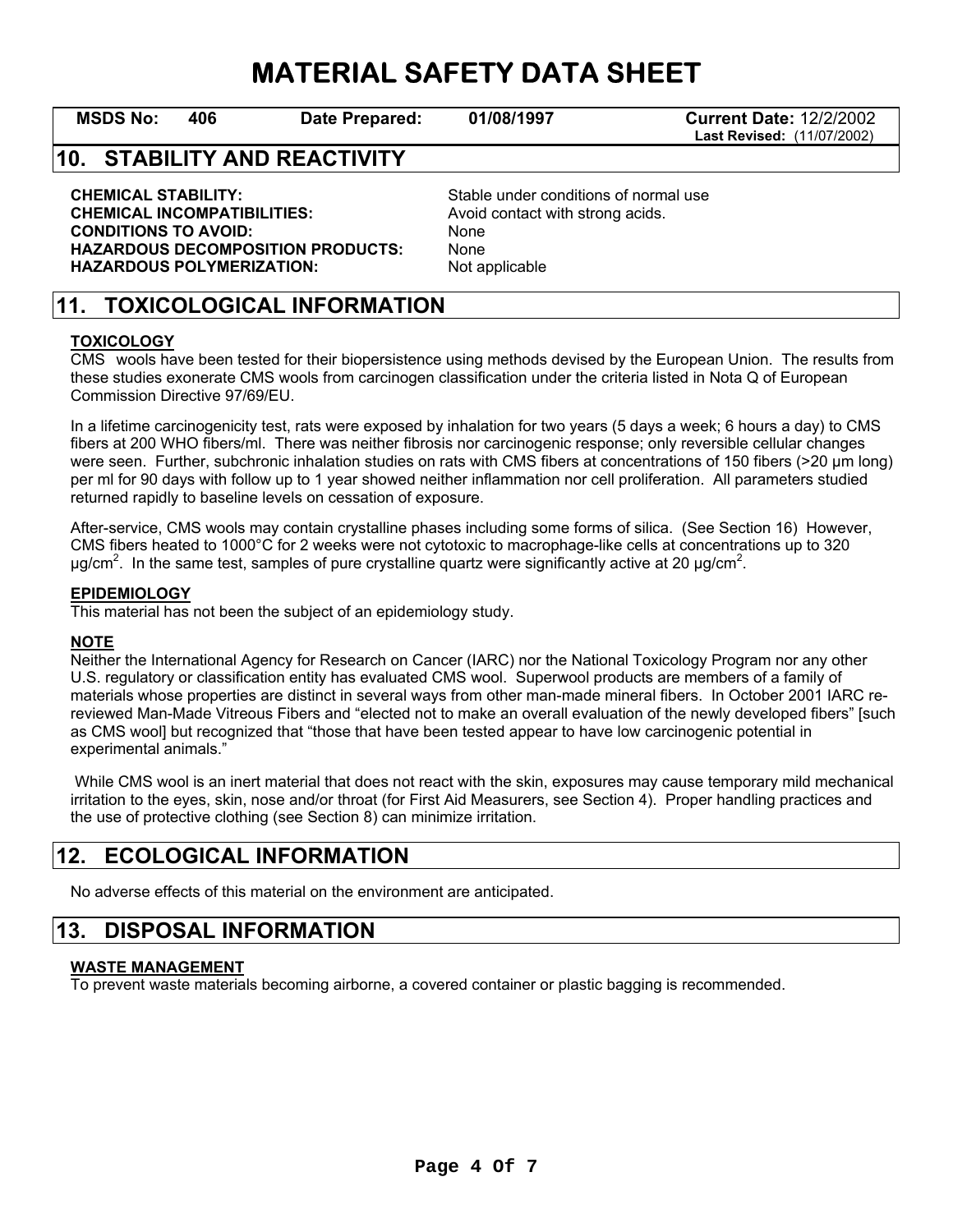| <b>MSDS No:</b> | 406 | Date Prepared: | 01/08/1997 | <b>Current Date: 12/2/2002</b>    |
|-----------------|-----|----------------|------------|-----------------------------------|
|                 |     |                |            | <b>Last Revised: (11/07/2002)</b> |

### **RCRA**

CMS wool, as manufactured, is not classified as a hazardous waste according to Federal regulations (40 CFR 261). As manufactured, CMS wool was tested using EPA's Toxicity Characteristics Leaching Procedure (TCLP). Results showed there were no detectable contaminants or detectable leachable contaminants that exceeded the regulatory levels. Any processing, use, alteration or chemical additions to the product, as purchased, may alter the disposal requirements. Under Federal regulations, it is the waste generator's responsibility to properly characterize a waste material, to determine if it is a "hazardous" waste. Check local, regional, state or provincial regulations to identify all applicable disposal requirements.

## **14. TRANSPORT INFORMATION**

### **U.S. DEPARTMENT OF TRANSPORTATION (DOT)**

| Not regulated  |
|----------------|
| Not applicable |
| Not applicable |
| Product name   |
|                |

ted **East Class Class Class** CON) Number: Not applicable able **North America (NA) Number:** Not applicable

**INTERNATIONAL**

Not classified as dangerous goods under ADR (road), RID (train), IATA (air) or IMDG (ship).

## **15. REGULATORY INFORMATION**

### **UNITED STATES REGULATIONS**

| <b>SARA Title III:</b> | This product does not contain any substances reportable under Sections 302, 304, 313<br>(40 CFR 372). Sections 311 and 312 apply.                           |
|------------------------|-------------------------------------------------------------------------------------------------------------------------------------------------------------|
| <b>OSHA:</b>           | Comply with Hazard Communication Standards 29 CFR 1910.1200 and 29 CFR 1926.59<br>and Respiratory Protection Standards 29 CFR 1910.134 and 29 CFR 1926.103. |
| TSCA:                  | CMS wools have been assigned two CAS numbers; however, they are not required to be<br>listed on the TSCA inventory.                                         |
| <b>CERCLA:</b>         | CMS wool contains fibers with an average diameter greater than one micron and thus is not<br>considered a CERCLA hazardous substance.                       |
| CAA:                   | CMS wool contains fibers with an average diameter greater than one micron and thus is not<br>considered a hazardous air pollutant.                          |
| States:                | CMS wools are not known to be regulated by any State. If in doubt, contact your local<br>regulatory agency.                                                 |

### **INTERNATIONAL REGULATIONS**

**Canada WHMIS:** No Canadian Workplace Hazardous Materials Information System categories apply to this product. **Canadian EPA:** All substances in this product are listed, as required, on the Domestic Substance List (DSL).<br>**European Union:** These products are exonerated from any carcinogenic classification in the countries of the These products are exonerated from any carcinogenic classification in the countries of the European Union under the provisions of Nota Q of the European Commission Directive 97/69/EC.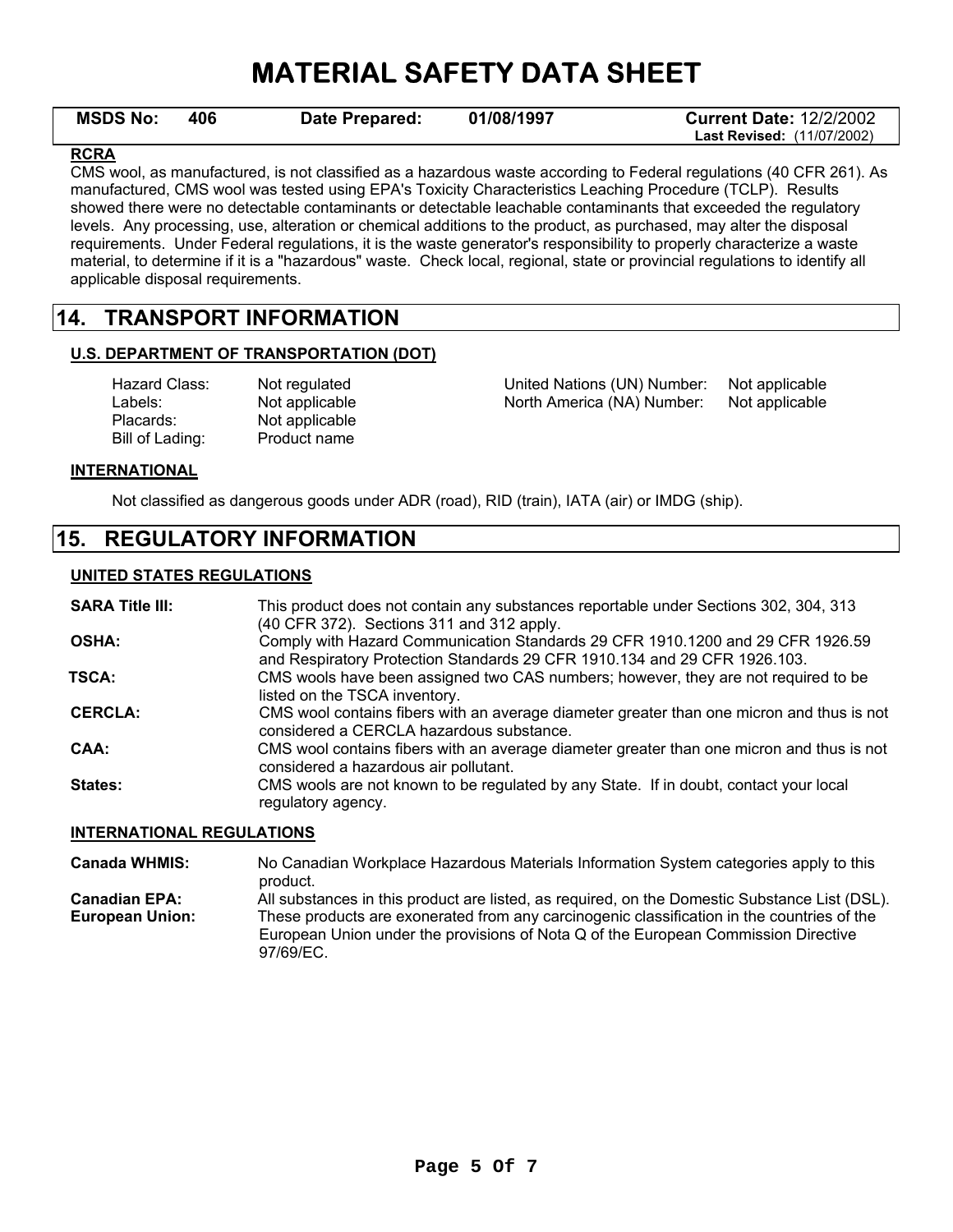**MSDS No: 406 Date Prepared: 01/08/1997 Current Date:** 12/2/2002 **Last Revised:** (11/07/2002)

## **16. OTHER INFORMATION**

### **SUPERWOOLTM DEVITRIFICATION**

As produced, Superwools<sup>TM</sup> are vitreous (glassy) AES Wools that do not contain crystalline silica. Continued exposure to elevated temperatures (>900 $\rm{^0C}$ ) may cause these materials to form crystalline phases, including crystalline silica. The occurrence and extent of crystalline silica formation is dependent on the duration and temperature of exposure, CMS Wool chemistry and/or the presence of fluxing agents. The presence of crystalline silica can be confirmed only through laboratory analysis of the "hot face" fiber. If crystalline silica is present, follow appropriate hygiene standards and national regulations.

Devitrified, after-service Superwool™, containing crystalline silica, has shown no adverse reactions in toxicity assays (See Section 11). These findings are consistent with IARC's evaluation, which states "Crystalline silica inhaled in the form of quartz or cristobalite from occupational sources is carcinogenic to humans (Group 1)" and additionally notes "carcinogenicity in humans was not detected in all industrial circumstances studied. Carcinogenicity may be dependent on inherent characteristics of the crystalline silica or on external factors affecting its biological activity or distribution of its polymorphs." (IARC Monograph Vol. 68, 1997).

Respirable dust from devitrified Superwool™ products can be controlled with ventilation, dust collectors or respiratory protection as detailed in Section 8 (above). Ventilation and respiratory protection should be provided in compliance with OSHA standards. The evaluation of workplace hazards and, if necessary, the identification of appropriate respiratory protection is best performed by qualified Industrial Hygienists.

For more information, call the Thermal Ceramics Product Stewardship Hotline (800-722-5681).

#### **PRODUCT STEWARDSHIP PROGRAM**

Morgan Thermal Ceramics has established a program to provide customers with up-to-date information regarding the proper use and handling of Superwool<sup>TM</sup>. If you would like more information about this program, please call your local supplier or visit one of the following web sites.

 Thermal Ceramics - Global www.thermalceramics.com Refractory Ceramic Fibers Coalition (USA) www.RCFC.net ECFIA (Europe) www.ecfia.org

#### **LABELING**

As product information labels may be required on Superwool™ packages, check local destination regulations before shipping.

#### **HMIS HAZARD RATING**

| <b>HMIS Health:</b>     |   |
|-------------------------|---|
| <b>HMIS Flammable:</b>  | O |
| <b>HMIS Reactivity:</b> | 0 |

**HMIS Personal Protective:** To be determined by user

#### **DEFINITIONS**